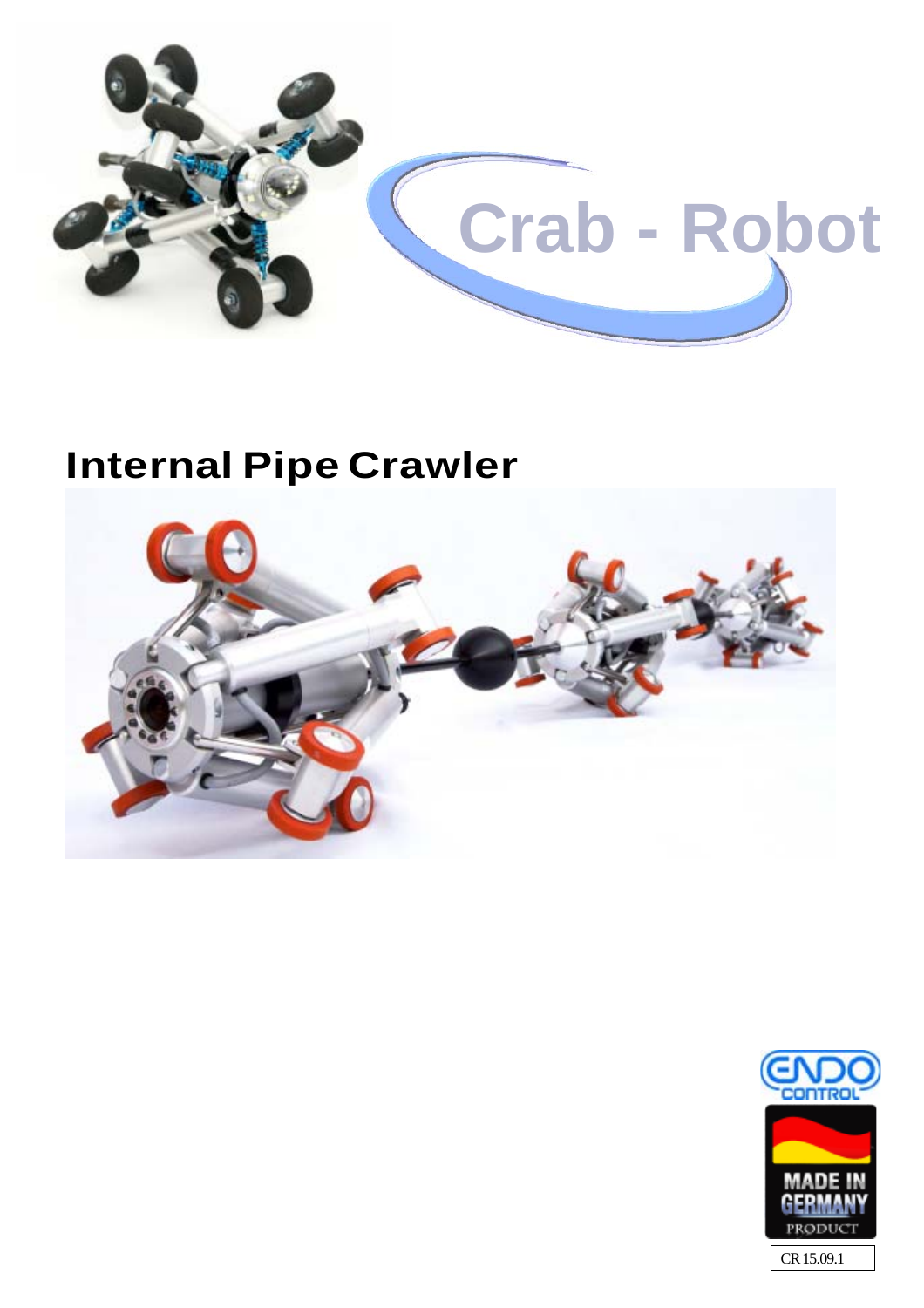*The new modularly designed* CRAB-ROBOT *opens up new ways for the visual inspection of pipelines with diameters ranging from 50 mm to 1000 mm*



The CRAB-ROBOT is modularly designed and can be retrofitted quickly and without any special tools for the specified tests and inspections. This new system embodies and reflects 30 years of practical experience in the fields of designing, developing and manufacturing video-endoscopic systems and testing them in close cooperation with our customers.

### *What are the benefits of this system?*

- \* multi-functional use and easy handling,
- \* modularly designed controls,
- \* due to the modular design, customized and user-specific modifications can be carried out quickly and in a cost-effective way,
- \* light-intensive illumination system with powerful white-light LEDs (8000 K color temperature),
- \* Pan/Tilt camera-modules
- \* exchangeable camera heads with integrated lighting rings,
- \* manual or remotely-controlled focusing,
- \* negotiation of the smallest pipe bends of 1xd by the system without any problems,
- minor obstacles, uneven surfaces and changes in the cross section will be automatically adjusted.

### *Control unit:*

A new compact and portable control-panel and a small cable reel with gold plated slip-rings guarantees a trouble-free signal assigment to the rear connection box.

The new control-panel has a built-in control-unit and comes as a standard with installed 10 "LCD monitor and otional digital DVR with for the video recording.



The **CRAB-ROBOT** consists largely of a drive unit and different video heads, the latter being either permanently fixed in the drive module or easily exchangeable by a plug-in coupling system. Each module is equipped with 6 spring-loaded drive units. Powerful miniature motors with combined planetary transmissions, 32 radial ball bearings and 12 wheels with a specific rubber coating will ensure maximum traction and thus the safe passage inside the pipelines, even if they have rough or smooth surfaces. The six drive arms which are individually spring-loaded will ensure that the device is precisely located in the center of the pipe and that uneven surfaces as well as minor changes in the cross section can be automatically negotiated.

Depending on the actual application, the **CRAB-ROBOT** can also be equipped with different video heads for direct viewing or with Pan&Tilt camera modules. A high-resolution 1/3" CCD miniature color sensor *(optionally with fixed or remote focus*) will ensure the transmission of sharp video images in superior color fidelity.

Despite its small size, the **CRAB-ROBOT** is of a robust design and does not require any maintenance or operational skills. Variants and customized modifications can be implemented speedily and supplied at favorable prices on request.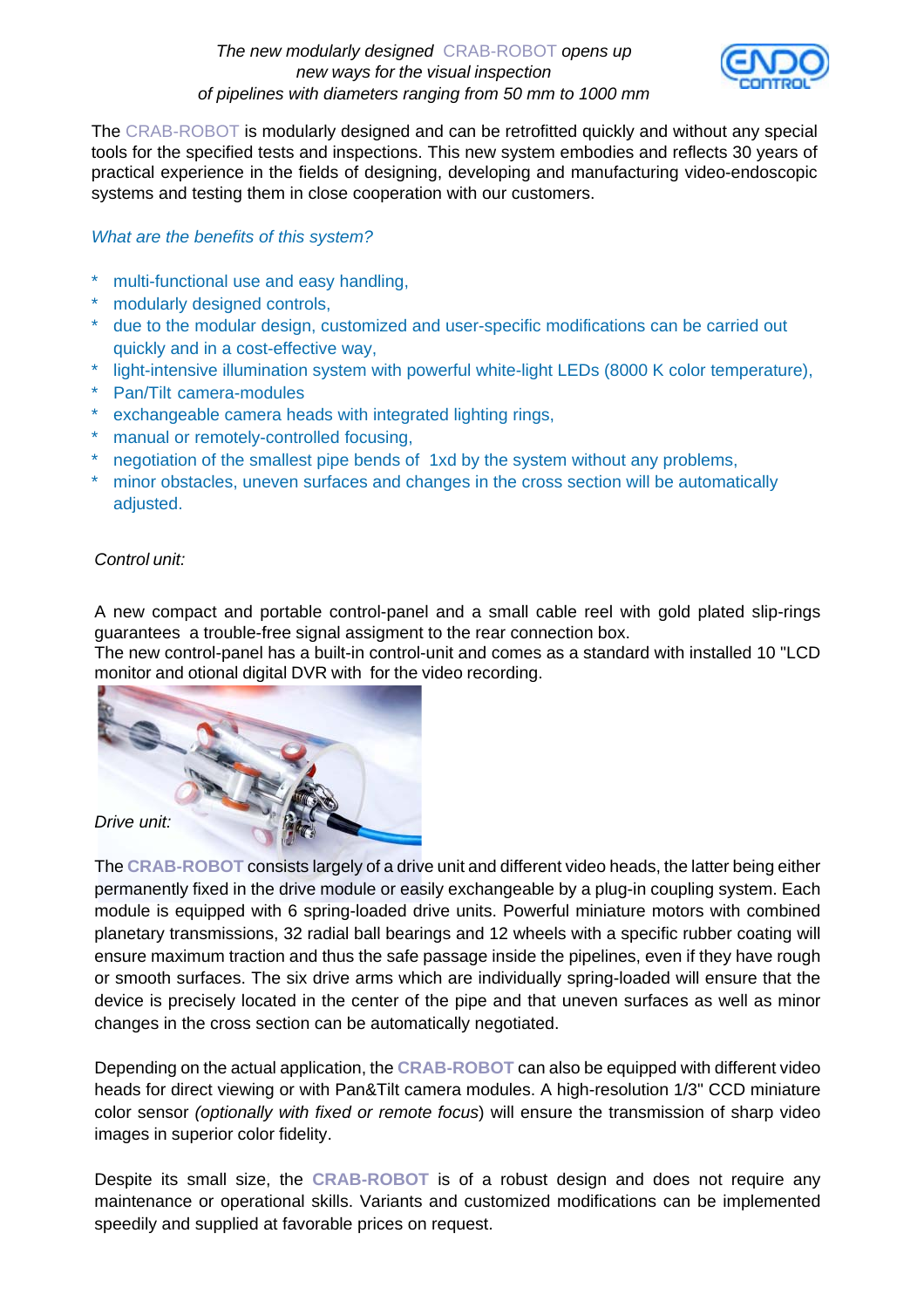### **Piping-Systems**









The **CRAB-ROBOT** is suitable for pipelines with diameters ranging from about 50 mm to 1000 mm and a length of up to approx.200 m. The length of the cables depends on the diameter or the size of the robot, on the internal surfaces of the pipelines and on the number of pipe bends to be passed.

Pipe bends of 1,5 x D, changes in the pipe's cross section, slight deformations or sagging weld seams will be negotiated without any problems. Even pipelines branching off on the sides can be passed safely, without the springloaded drive arms getting off course or blocked.



Flexible tube

nn n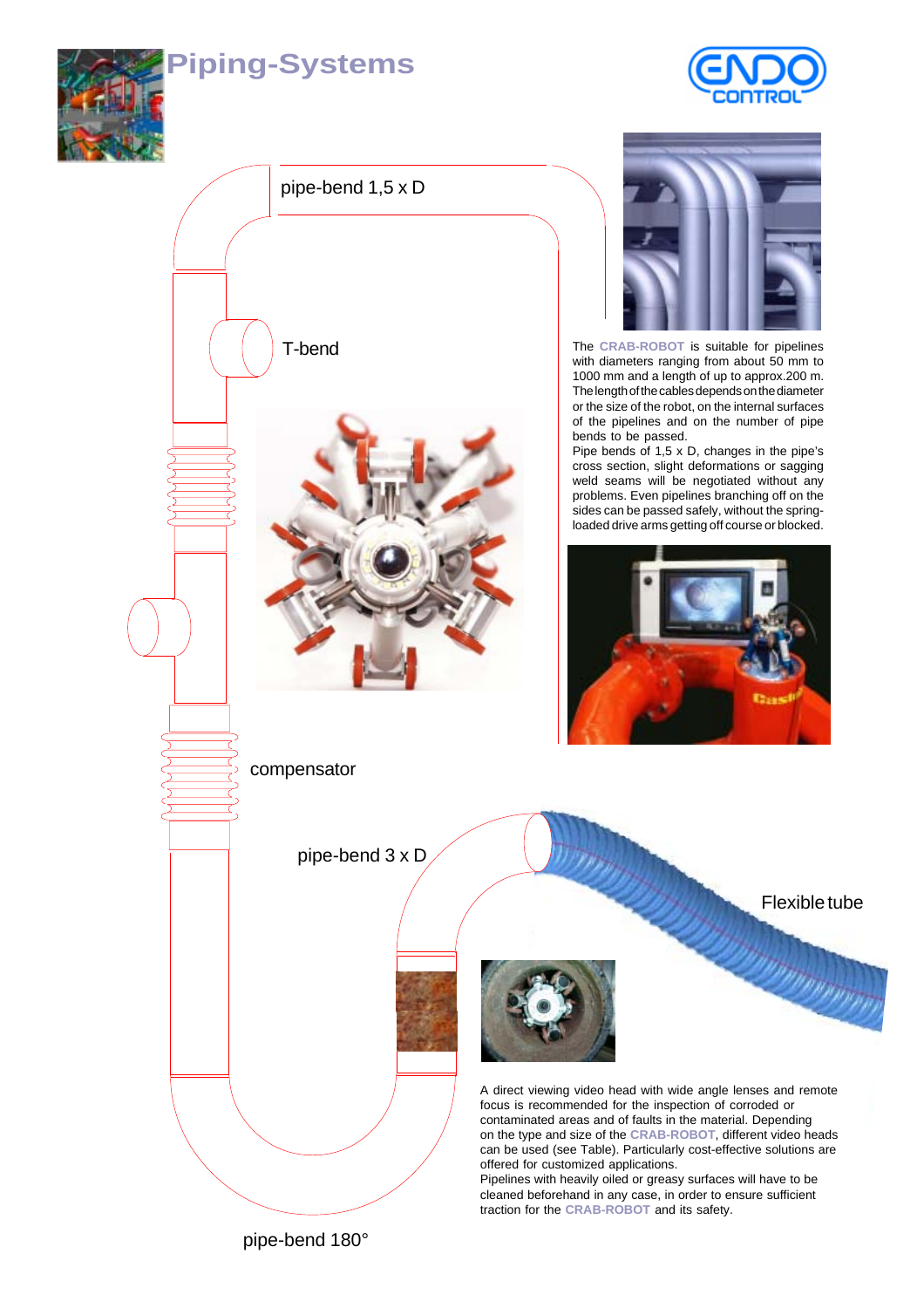## **System -Chart**





 **Cable reels Control-units**







| <b>Caneras</b>             | <b>Series</b>             | Tube-Ø<br><b>Types</b>      |
|----------------------------|---------------------------|-----------------------------|
|                            | <b>XS</b>                 | <b>CRXS-50</b><br>Ø50mm     |
| <b>Built-in cameras</b>    |                           |                             |
| not changeable             |                           | <b>CRXS-75/95</b><br>Ø75-95 |
|                            | $\mathbf{s}$              |                             |
| Interchangeable<br>cameras |                           | CRS-80/110<br>Ø80-110mm     |
|                            |                           | Ø100-125mm<br>CRS-100/125   |
|                            |                           | Ø125-150mm<br>CRS-125/150   |
|                            |                           | Ø100-150mm<br>CRS-100/150   |
|                            |                           | Ø150-180mm<br>CRM-150/180   |
|                            | M                         | CRM-150/200<br>Ø150-200mm   |
|                            |                           | Ø180-230mm<br>CRM-180/230   |
|                            | $\boldsymbol{\mathsf{X}}$ |                             |
|                            |                           | CRX-230/300<br>Ø230-300mm   |
|                            |                           | CRX-300/400<br>Ø300-400mm   |
|                            |                           | CRX-400/500<br>Ø400-500mm   |
|                            |                           | CRX-500/650<br>Ø500-650mm   |
|                            |                           | CRX-600/750<br>Ø600-750mm   |
|                            |                           |                             |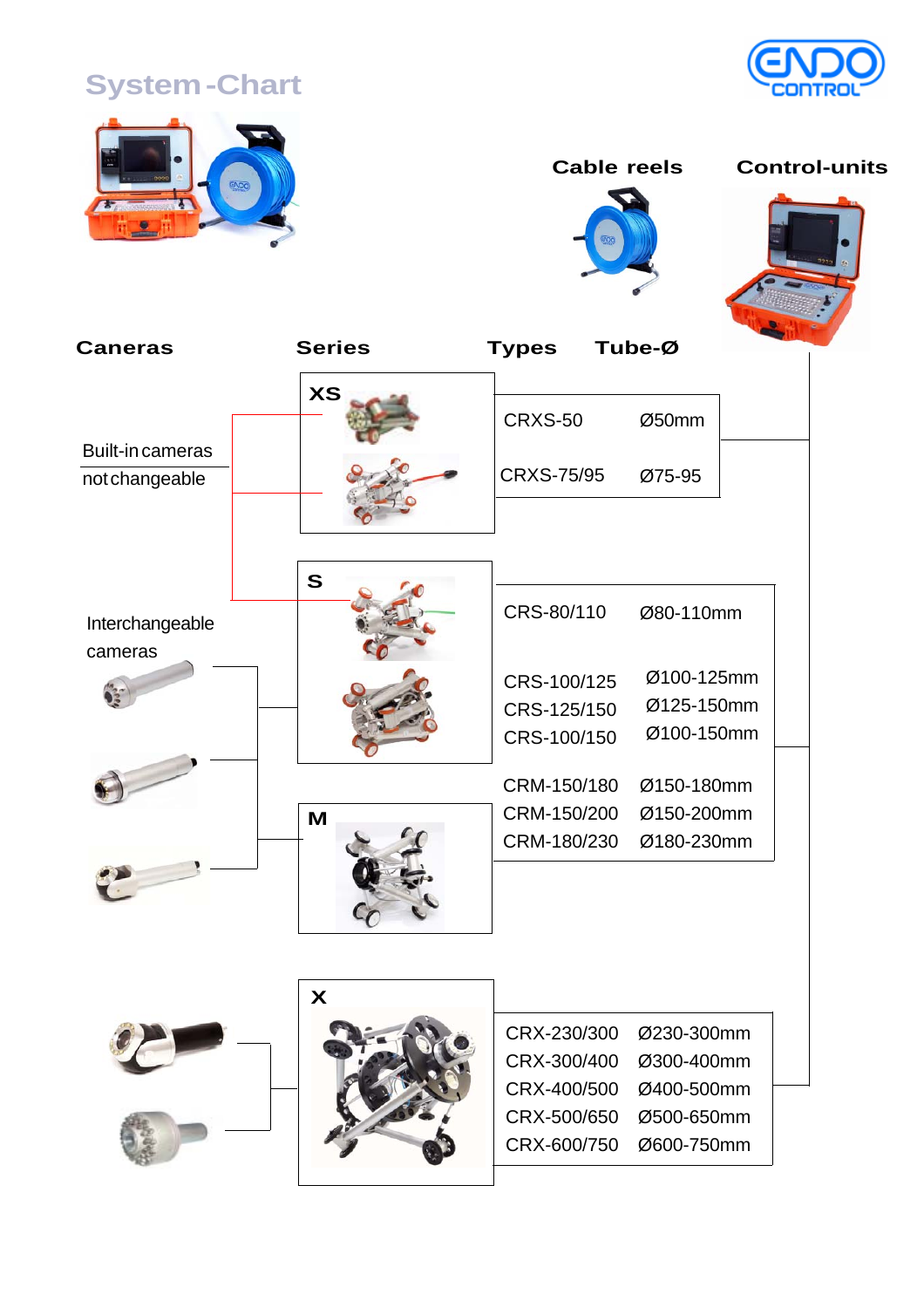### **Pant+Tilt Cameramodule PTZ-80RF for Crab-Robot X-Series**





.

#### **New Pan and Tilt Camera-module for Crab-Robot X-Series with Zoom**

All camera modules are equipped with a new high resolution CCD-camera with 480 lines, automatic white balance and electronic light control.



Technical specifications: Diam.camera-head 80mm Image-sensor 1/4" SONY Super HAD CCD<br>TV lines 480 TVL TV lines 480 TVL<br>Pixels 438.000 Pixels 438.000 Minimum illumination 2,5 Lux/F2,2 Focus Remote-Focus Lens 4,2- 42 (10xZoom) Ligthing system High intensity LED



Technical specifications camera-module

Diameter 80mm Supply part diameter 40mm Rotation 360° endless Swivel 2x100° Focus Remote-Focus LED`s

Illumination 10x4 (40) high intensity